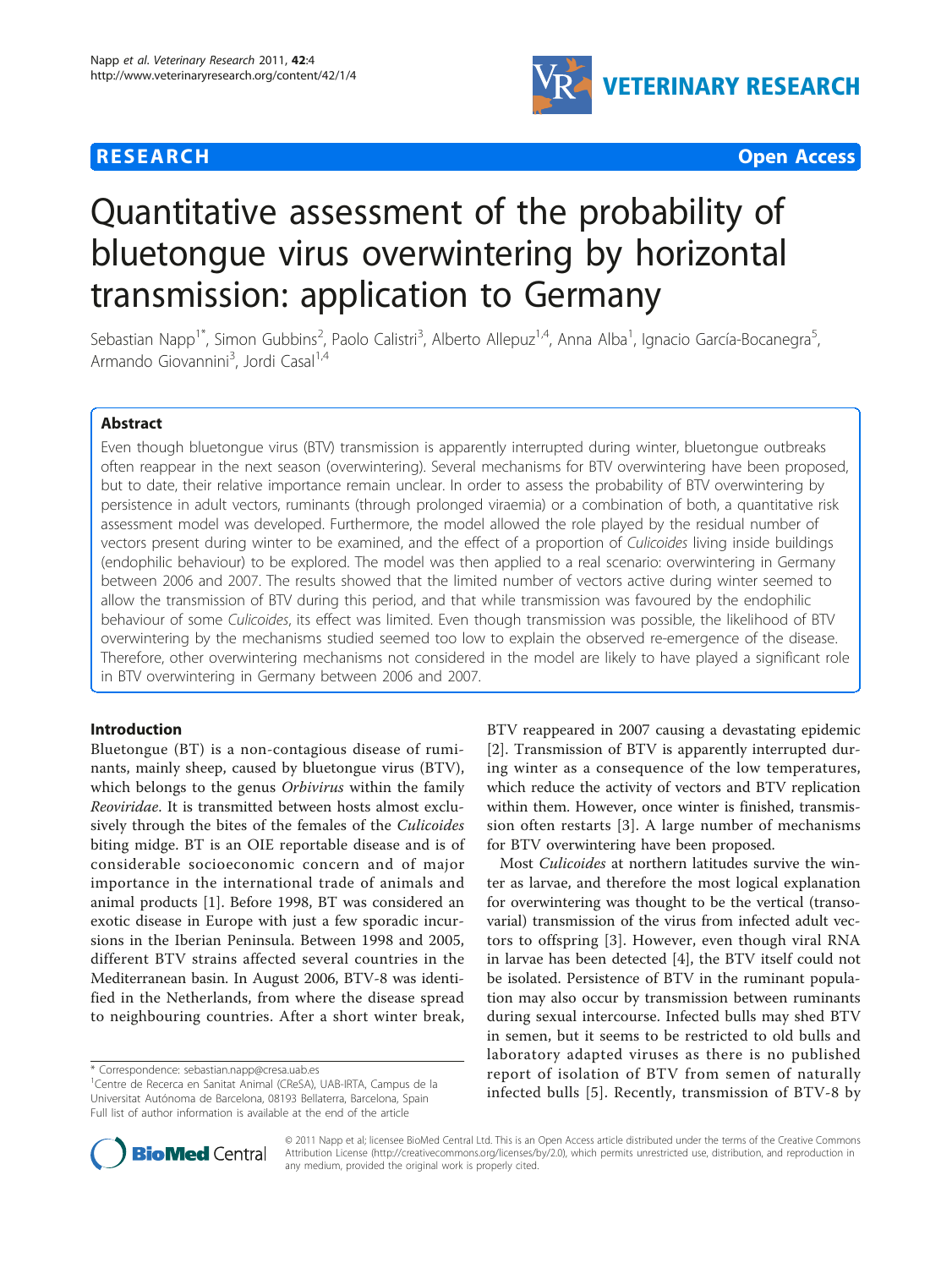direct contact, probably through ingestion of infected placentas, has been reported [[6\]](#page-9-0). Vertical (transplacental) transmission of BTV has been described in both cattle and sheep, but was thought to be exclusively associated to cell-attenuated virus strains [[7](#page-9-0)]. Nevertheless, in the case of BTV-8, transplacental transmission has been demonstrated both in the field [[6,8-10\]](#page-9-0) and experimentally [[7](#page-9-0)], although, at least in naturallyinfected sheep, its contribution to overwintering appears to be limited [[11\]](#page-9-0). Besides, several other mechanisms for overwintering, none of which are yet sufficiently proven, have been proposed: (a) unidentified reservoir hosts [\[3](#page-8-0)], (b) alternative vectors such as ticks or biting flies [\[3](#page-8-0)], or (c) persistently infected ovine  $\gamma\delta$  T-cells [[12](#page-9-0)].

However, before investigating all these particular overwintering mechanisms, it should first be clear how likely (ordinary) horizontal transmission could be responsible. This paper deals with the assessment of the probability of bluetongue virus overwintering by horizontal transmission. BTV may persist in the ruminant population during the winter, through a prolonged viraemia in some individuals. Infectious BTV can be isolated from the blood of cattle for much longer than from sheep and goats, and although the vast majority of infections in cattle endure for less than 60 days, a fraction may last for much longer [[3\]](#page-8-0). Such infections could permit the virus to persist for months without infecting new hosts, and thereby survive short periods of vector absence. Besides, entomological surveillance systems in Northern Europe have demonstrated that small populations of Culicoides remain active during winter [[13,14](#page-9-0)], and therefore year-round presence of adult infected Culicoides was considered as the most likely explanation for sustenance of the transmission cycle [[15\]](#page-9-0). Nevertheless, BTV does not need to survive solely in either the host or the adult vector, but the mechanism for overwintering may be a combination of both. A Culicoides may infect the host before the end of the winter and the virus may reach the next season in the blood of infected ruminants (mainly cattle), when the conditions (presence of Culicoides) allow the re-emergence of disease.

The complete cessation of vector activity during winter, i.e. the vector free period (VFP), seems to be restricted to Afro-tropical species such as C. imicola, and only in specific areas of southern Europe. In other areas of Europe and with other Culicoides species, a period of total cessation of adult vector activity seems not occur. However, it is possible to identify periods of the year when the risk of transmission of BTV may be considered very low. This low transmission period (i.e. Period of Low Vector Activity; PLVA), will vary across Europe depending on the timing and duration of the local climate [[15](#page-9-0)], and the biology of the vector species involved.

The assumption that *Culicoides* are purely exophilic (they will not enter or rest inside buildings) was attributed to the fact that most studies were performed in tropical areas or in the Mediterranean, on exophagic species like C. imicola [[16\]](#page-9-0). However, studies in Northern Europe, have demonstrated that Culicoides are regularly found inside buildings [[16-19](#page-9-0)] and that the endophagic behaviour appears to be driven primarily by external temperatures [[16](#page-9-0)]. The ability of *Culicoides* to shelter from cold conditions inside farm buildings could extend the period of active BTV transmission [\[20](#page-9-0)], and that may have an impact on the probability of overwintering.

Therefore, the aim of the paper was to assess the probability of BTV overwintering by horizontal transmission by persistence of the virus in either adult vectors, ruminants (through prolonged viraemia) or a combination of both, by means of a stochastic risk assessment model. Besides, the model allowed assessing the role that the few Culicoides present during the PLVA and those which live inside buildings play on the probability of overwintering. The model was applied to a real scenario: overwintering in Germany between 2006 and 2007.

## Materials and methods

### Model pathways

The model allowed the estimation of the probability of overwintering by different pathways (Figure [1\)](#page-2-0):

- I- Overwintering by long term persistence in the adult vector.
- II- Overwintering by long term persistence in the ruminant host.
- III- Overwintering by persistence in the vector plus the ruminant host.

In order to be able to transmit BTV, the vector needs to: (a) become infected (the number of days from the emergence of adult vectors to infection is called time to Culicoides infection (TTCI)), (b) be able to survive the extrinsic incubation period (EIP) and the time to the next blood meal (TNBM), and, (c) be able to effectively transmit BTV to a susceptible host. If the transmission to the host occurs beyond the PLVA, then overwintering was considered to have been achieved by persistence of BTV in the adult insect vectors (pathway  $I$ ). If not, overwintering may still be achieved with the participation of the host. In this case, once the host becomes infected, there is a period until the animal becomes viraemic: time from infection to viraemia  $(TIV)$  and then a viraemic period. If the viraemic period goes beyond the end of the PLVA, then overwintering was considered to have been achieved by persistence of the virus in the adult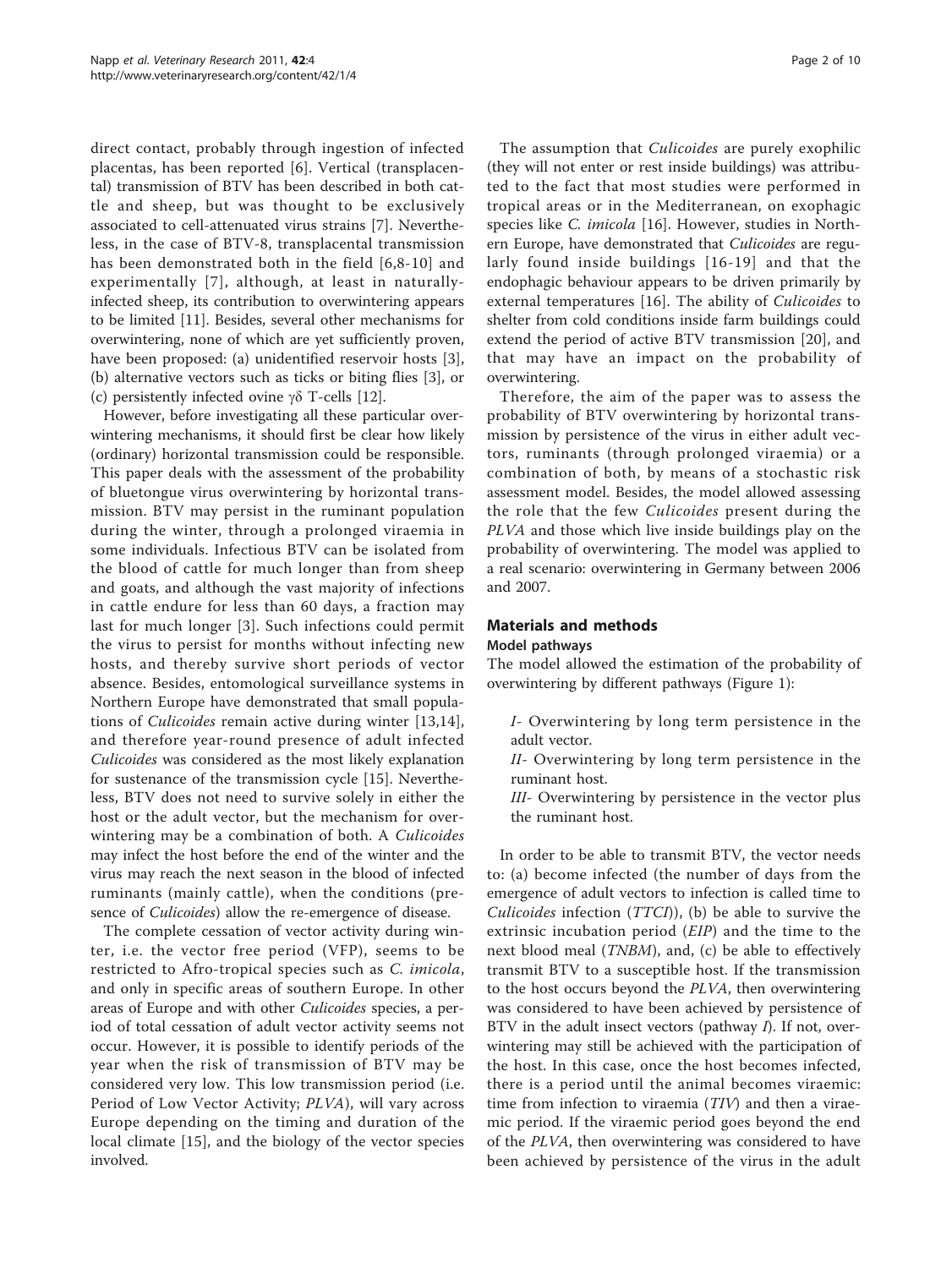<span id="page-2-0"></span>

vector plus the ruminant host (pathway III). If the host got infected before the start of the PLVA and the viraemic period went beyond the PLVA, then overwintering was considered to have been achieved by persistence of the virus in the ruminant hosts (pathway II).

In order to assess the role played by the small number of vectors present during the period of low vector activity, pathways I &III were further divided depending on whether the vectors were infected: [a] before the start of the PLVA, or, [b] during the PLVA.

Quantification of Culicoides population size is based on trapping, which samples only a proportion of the Culicoides population, so that the exact size of this portion is not known [[18\]](#page-9-0). Consequently, the probabilities for each pathway (Ia, Ib, IIIa &IIIb) had to be estimated per vector. However, the model does allow quantification of the relative importance of these four different pathways. For pathway  $II$ , the overall probability may be estimated because the ruminant population in an area or country is usually known.

In order to explore the effect of a proportion of Culicoides living inside buildings and therefore subjected to a milder temperature during the winter months, the model was run (a) assuming exophilic behaviour exclusively and (b) assuming a proportion of vectors had endophilic behaviour (this proportion given by the probability of endophily on that month).

The model allows the estimation of these probabilities taking into account the specific conditions in a given country or area: (i) pattern of Culicoides activity throughout the year, (ii) temperatures, (iii) bluetongue incidence in both bovine and ovine in the previous season, and (iv) cattle and sheep populations.

#### Risk assessment model

For overwintering to occur, a series of events (steps) have to take place (Figure [2](#page-3-0)).

#### Probability of a Culicoides getting infected

Firstly, the probability of a Culicoides getting infected after a single blood meal was estimated as the product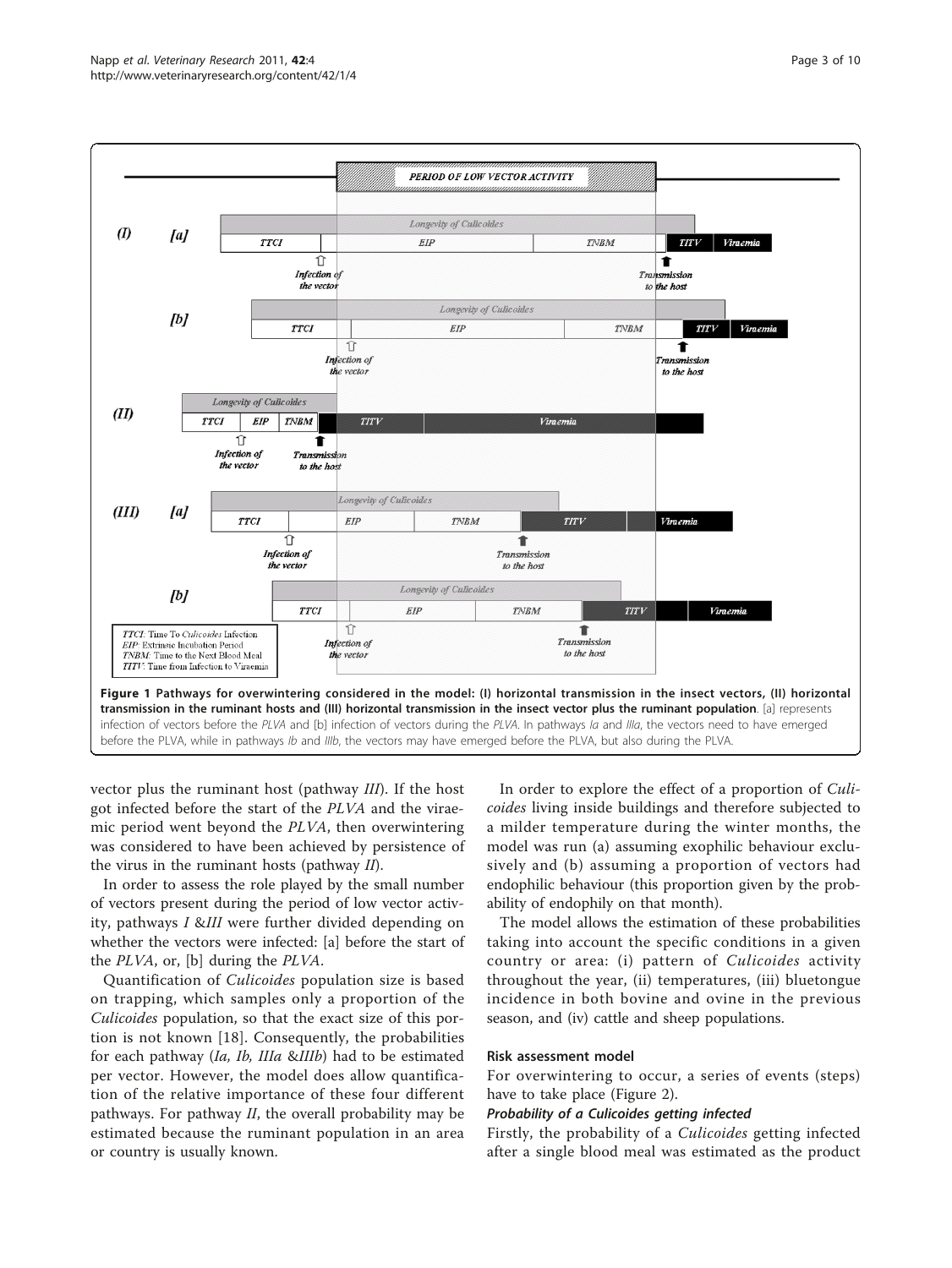<span id="page-3-0"></span>

of: (1) the proportion of bites on cattle and sheep, (2) the probabilities of cattle and sheep being viraemic in month *i* (for  $i =$  November to April), and, (3) the proportion of bites on an infectious host that infect a midge.

Secondly, given a Culicoides which emerged on a given day, its longevity and the biting rate were calculated and used to estimate the number of blood meals the Culicoides had taken  $(n)$ , which was then used to estimate the probability of infection after *n* blood meals. Probability a Culicoides survives the EIP and the TNBM

Once the vector got infected, it needed to be able to survive the *EIP* (i.e. the time from the ingestion of the virus until it reaches the salivary glands) and the TNBM, so that BTV can be transmitted to a susceptible host.

#### Probability of effective transmission

Probability of effective transmission was estimated taking into account: (1) the proportion of bites on cattle and on sheep, (2) the proportion of cattle and sheep which are susceptible (not immune), and (3) the proportion of bites per infectious midge that infect a host.

#### Probability the viraemia goes beyond the end of the PLVA (for pathways II and III)

This probability was estimated taking into account: (1) the time from infection to viraemia, and (2) the duration of viraemia in cattle or sheep.

A detailed explanation of the model calculations for the different steps is available in additional file [1.](#page-8-0)

#### Expert opinion workshop

Some parameters for which quantitative data were not available were estimated based on the opinion of experts. The method employed to elicit the opinion of experts was the Workshop Method, and was carried out

during the First MedReoNet Annual meeting held in Palma of Majorca (Spain).

#### Modelling software

The spreadsheet model was constructed in Microsoft Excel (Microsoft® Office Professional Edition, 2003), and run for 50 000 iterations (Latin Hypercube sampling) in @Risk version 4.5.5 ( $^{\circ}$  Palisade Corporation).

#### Sensitivity analysis

In order to identify those input parameters which were more influential in the model output(s), a sensitivity analysis was carried out. For each month, a regression analysis (either linear or logistic regression) was performed independently for the different steps in the transmission pathway: (1) Probability Culicoides getting infected, (2) Probability Culicoides survives EIP and TNBM, and (3) Probability of effective transmission. Furthermore, a second regression analysis to assess the influence of these steps in the final weighted probability was carried out. For these analyses, the results of each iteration of (i) those input parameters which influenced these different steps (Table [1\)](#page-4-0), (ii) the probabilities associated to these steps, and also (iii) the final weighted probability, were extracted from the model.

For quantitative outcomes, the relative strength of the input parameters was measured by the value of the standardized coefficient (beta). For categorical dichotomous outcomes, the relative strength of the input parameters was measured by the values of the Wald estimate and the  $exp(B)$ .

The analyses were performed using SPSS 17.0.0 (Statistical Package for Social Sciences Inc., Chicago, IL, USA). A more detailed explanation of the sensitivity analysis is available in additional file [1.](#page-8-0)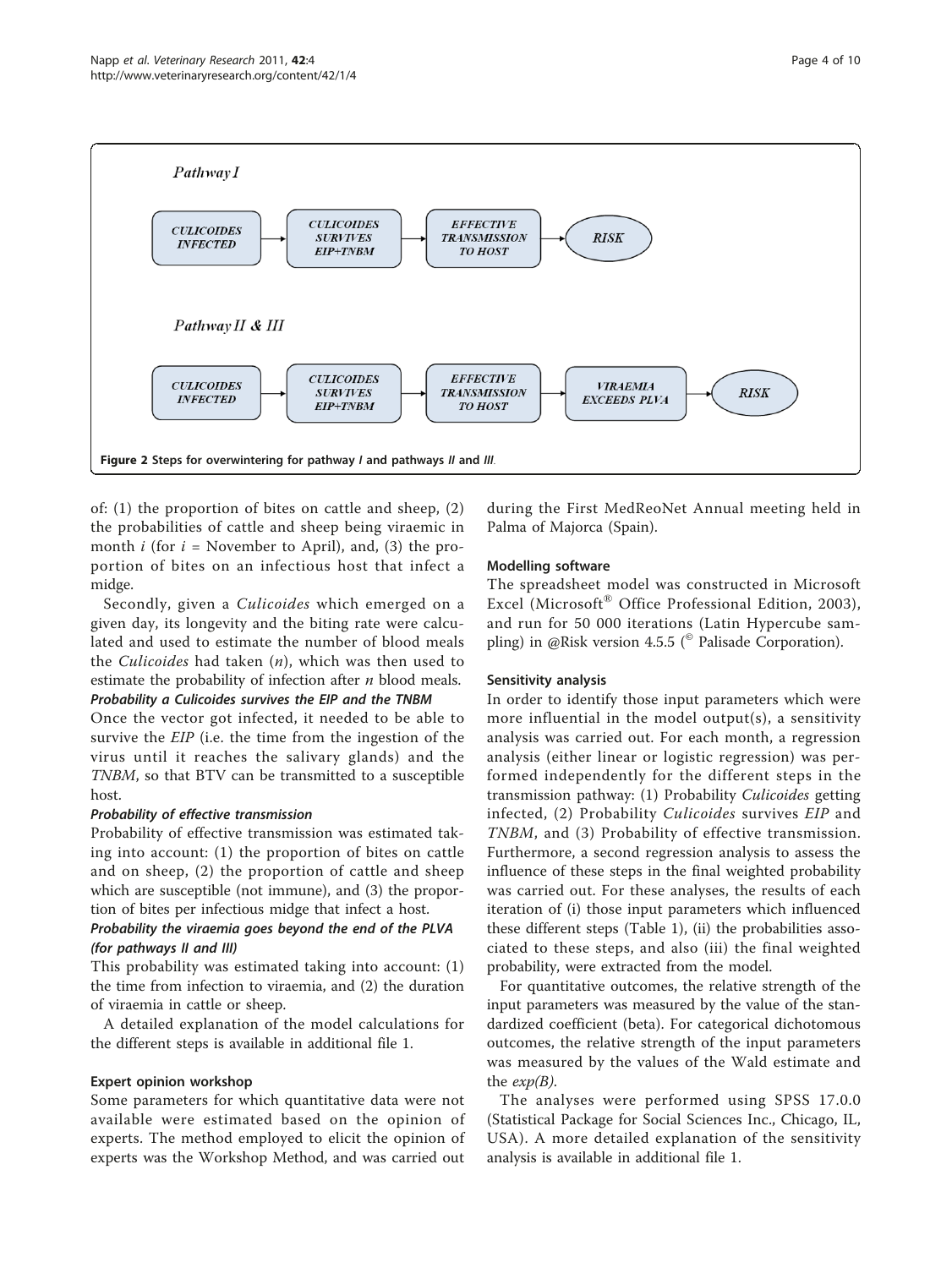<span id="page-4-0"></span>Table 1 Input parameters included in the sensitivity analysis of the different outputs

| Outputs (Steps)                                           | <b>Inputs</b>                                                                                                                                                                                                                                                                                                                                                                               |
|-----------------------------------------------------------|---------------------------------------------------------------------------------------------------------------------------------------------------------------------------------------------------------------------------------------------------------------------------------------------------------------------------------------------------------------------------------------------|
| Probability of Culicoides infection (per month)           | Proportion of bites on cattle and on sheep<br>Within farm prevalence in cattle<br>Within farm prevalence in sheep<br>Probability of viraemia month 0 to 3 in cattle and sheep<br>Proportion of bites on infectious host that infect a midge<br>Proportion of bites per infectious midge that infect a host<br>Longevity of Culicoides (per month)<br>Mean number of blood meals (per month) |
| Probability of surviving the EIP and the TNBM (per month) | Longevity of Culicoides (per month)<br>Extrinsic Incubation Period (per month)<br>Time to the Next Blood Meal (per month)                                                                                                                                                                                                                                                                   |
| Probability of effective transmission                     | Proportion of bites on cattle and on sheep<br>Proportion of bites per infectious midge that infect a host                                                                                                                                                                                                                                                                                   |

#### Scenario description

The model was applied to a real scenario: overwintering in Germany in 2006-2007. In 2006, BTV-8 was detected in Germany affecting 571 cattle farms and 309 sheep flocks. The region affected was mainly North Rhine-Westphalia, nearby the affected areas in Belgium, the Netherlands, and Luxembourg. Apparently, the infection overwintered in the region, and in 2007 spread over most of Germany [\[21\]](#page-9-0).

The specific inputs for the German scenario are shown in Table [2](#page-5-0).

Based on Culicoides catches in Germany a PLVA of four months (between January and April) was considered. The two months previous to the PLVA (November and December) were also considered for the analysis. The probabilities of overwintering by Culicoides emerged in each of these months were estimated. The mean daily temperatures in the area of study for the months considered (plus May) are represented in Figure [3.](#page-5-0)

The relative importance of the different pathways (I, II and III), and of overwintering by vectors infected before the start of the PLVA [a] or vectors infected during the PLVA [b], were assessed. Furthermore, the importance of the endophilic behaviour of Culicoides was also assessed by comparing the results (i) assuming that all the vectors were subjected to the outside temperatures, and (ii) assuming that the vectors had a certain probability of being inside, and therefore subjected to the inside temperatures. These probabilities were given by monthly proportion of Culicoides captured indoors versus outdoors (Table [2\)](#page-5-0). The temperatures inside buildings were assumed not to vary widely because most of buildings in Northern Europe are likely to be closed, and the presence of animals contributes to the maintenance of the heat. Therefore, when outside temperatures were below 0°C, inside temperatures were supposed to range between 10 and 15°C, while when outside temperatures were above 0°C, inside temperatures were supposed to range between 15 and 20°C.

#### Results

The results are presented in two forms (Table [3\)](#page-6-0):

- Per vector, i.e. given a vector which emerges in a given month, we estimated the probability it resulted in overwintering by each of the pathways considered. Results are presented both assuming exophilic behaviour exclusively and assuming that a proportion of vectors had endophilic behaviour.

- Weighted by the proportion of vectors which emerge in that month out of the total Culicoides emerged throughout the period of study. Differences were also made between exophilic behaviour exclusively and assuming that a proportion of vectors had endophilic behaviour.

The results per vector (Table [3](#page-6-0)) indicate that for exophilic Culicoides overwintering was only possible by vectors infected during the PLVA that infected the host after this period is finished (pathway  $Ib$ ), and only by vectors that emerged after January, with the mean probabilities increasing between February (5.9  $\times$  10<sup>-8</sup>) and April (1.1  $\times$  $10^{-7}$ ). Endophilic behaviour allowed transmission by both vectors infected during the PLVA that infect the host after this period is finished (pathway *Ib*) and by vectors infected during the PLVA that infect the host before this period is finished (pathway IIIb). This allowed advancing the period in which transmission was possible (to January). The mean probabilities of overwintering increased between January (1.2  $\times$  10<sup>-8</sup>) and April (1.6  $\times$  10<sup>-7</sup>).

Overwintering by long term persistence in the ruminant host (pathway  $II$ ) was not possible.

Of the steps considered in the pathways for overwintering (Figure [2](#page-3-0)), the main determinants of the low probabilities obtained were the low likelihood of Culicoides infection and the low probability of Culicoides surviving the EIP and the TNBM. The probabilities of Culicoides infection for the different months were consistently higher for endophilic Culicoides as compared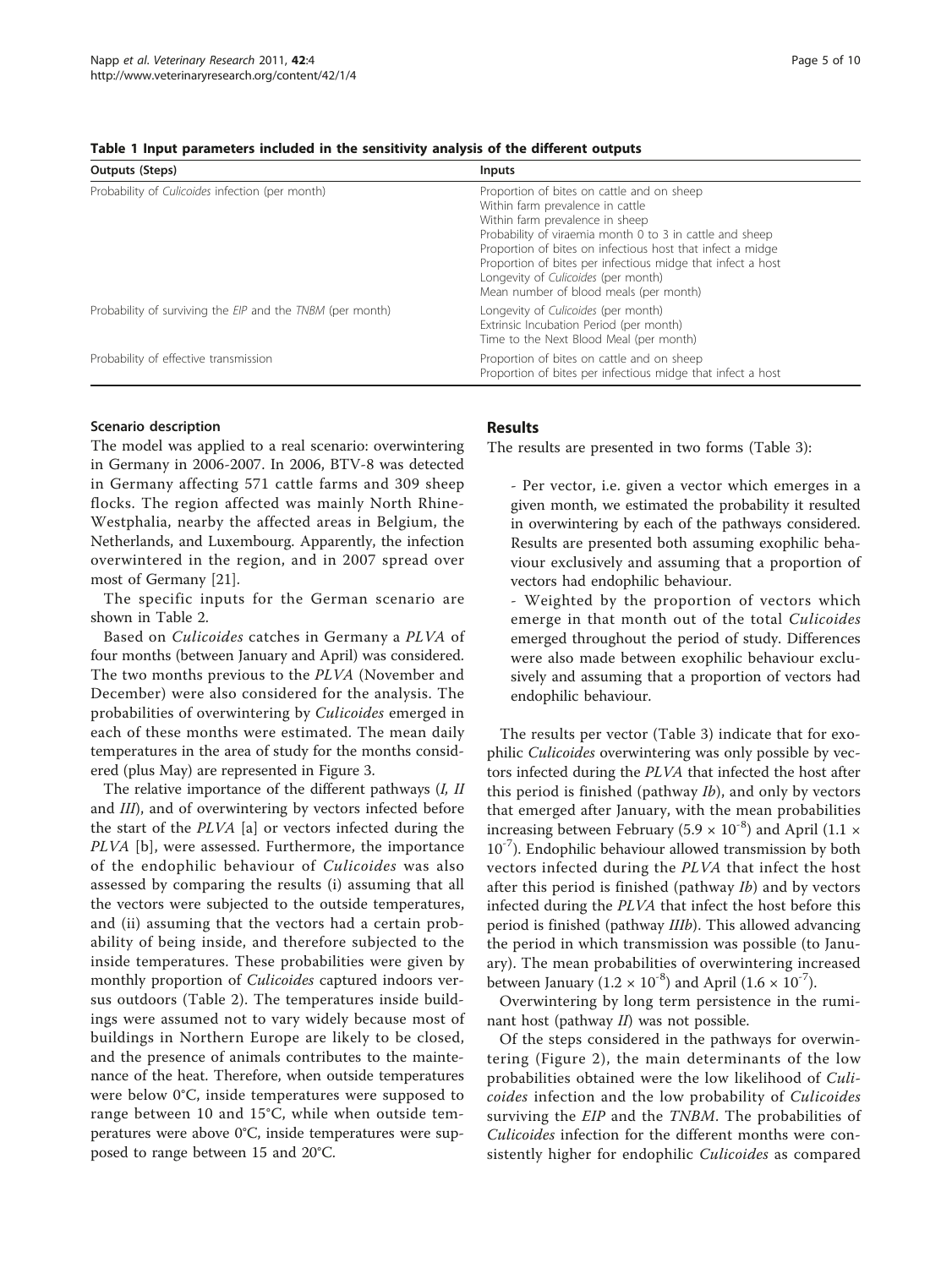<span id="page-5-0"></span>

|  |  |  | Table 2 Specific input parameters (Germany 2006-2007) |  |  |
|--|--|--|-------------------------------------------------------|--|--|
|--|--|--|-------------------------------------------------------|--|--|

| Description of model input parameter                                                     | Value                                                                                                                                                                                                                                                                                                                        | Source                                                       |                               |
|------------------------------------------------------------------------------------------|------------------------------------------------------------------------------------------------------------------------------------------------------------------------------------------------------------------------------------------------------------------------------------------------------------------------------|--------------------------------------------------------------|-------------------------------|
| Mean daily temperatures (°C)                                                             | Various (see Figure 3)                                                                                                                                                                                                                                                                                                       |                                                              |                               |
| Monthly proportion of <i>Culicoides</i> captures during study period (November to April) | Nov.: 0.977<br>Dec.: 0.017<br>Jan.: 0.002                                                                                                                                                                                                                                                                                    | Feb.: 0.001<br>Mar.: 0.001<br>Apr.: 0.001                    | $[5]$                         |
| Monthly proportion of Culicoides captured outdoors (versus indoors)                      | Nov.: 0.50<br>Dec.: 0.40<br>Jan.: 0.27                                                                                                                                                                                                                                                                                       | Feb.: 0.12<br>Mar.: 0.32<br>Apr.: 0.17                       | $[5]$                         |
| Cattle population in North Rhine-Westphalia $(Hc)$                                       | 1 346 488                                                                                                                                                                                                                                                                                                                    |                                                              | $\overline{2}$                |
| Sheep population in North Rhine-Westphalia (H <sub>2</sub> )                             | 199 762                                                                                                                                                                                                                                                                                                                      |                                                              | $\overline{2}$                |
| Monthly cumulative incidence of cattle farms $(Clci)$                                    | Aug. 2006: $1.8 \times 10^{-3}$ Jan. 2007: $4.2 \times 10^{-3}$<br>Sep. 2006: $3.0 \times 10^{-3}$ Feb.2007: $2.7 \times 10^{-3}$<br>Oct. 2006: $1.4 \times 10^{-2}$ Mar. 2007: $1.0 \times 10^{-3}$<br>Nov. 2006: 8.5 $\times$ 10 <sup>-3</sup> Apr. 2007: 1.6 $\times$ 10 <sup>-3</sup><br>Dec. 2006: $2.0 \times 10^{-3}$ |                                                              | 2, 3                          |
| Monthly cumulative incidence of sheep farms $(Cl_{si})$                                  | Sep. 2006: $1.1 \times 10^{-2}$<br>Oct. 2006: $4.6 \times 10^{-2}$<br>Nov. 2006: $2.5 \times 10^{-2}$<br>Dec. 2006: $4.0 \times 10^{-3}$                                                                                                                                                                                     | Jan. 2007: 0<br>Feb. 2007: 0<br>Mar. 2007: 0<br>Apr. 2007: 0 | 2, 3                          |
| Proportion of immune cattle                                                              | 0.01                                                                                                                                                                                                                                                                                                                         |                                                              | Model estimation <sup>+</sup> |
| Proportion of immune sheep                                                               | 0.04                                                                                                                                                                                                                                                                                                                         |                                                              | Model estimation <sup>#</sup> |

1 Anonymous: Bundesministerium für Verkher, Bau und Stadtentwicklung. Klimadaten Deutschland. [http://www.dwd.de/bvbw/appmanager/bvbw/](http://www.veterinaryresearch.org/content/42/1/4) [dwdwwwDesktop?](http://www.veterinaryresearch.org/content/42/1/4) [consulted 6 August 2009].

2 Anonymous: Statische Ämter des Bundes und der Länder. [https://www.regionalstatistik.de/](http://www.ncbi.nlm.nih.gov/pubmed/18394269?dopt=Abstract) [consulted 6 August 2009].

3 Anonymous: EU. Food Safety Regulatory Committees: Standing Committee on the Food Chain and Animal Health (SCFCAH). [http://ec.europa.eu/food/](http://www.ncbi.nlm.nih.gov/pubmed/19687037?dopt=Abstract) [committees/regulatory/scfcah/animal\\_health/presentations\\_en.htm#03042009](http://www.ncbi.nlm.nih.gov/pubmed/19687037?dopt=Abstract) [consulted 8 August 2009].

‡ The proportion of immune cattle and sheep were obtained based on the estimated number of cattle and sheep infected in 2006 (natural immunity) as vaccination did not start until 2008.

to exophilic (Table [4\)](#page-6-0), although the differences decreased gradually. Similarly, endophilic behaviour increased the probabilities of surviving the EIP and the TNBM (Table [4\)](#page-6-0). The probabilities of effective transmission were always in the range of 0.9 and therefore did not have a great influence in the final result.

The sensitivity analysis showed that, for both the exophilic and endophilic scenarios, the most influential parameters in the probability of infection for the different months were the total number of blood meals, with mean values of the standardized coefficient (beta) of 0.57 and 0.68 for the exophilic and endophilic scenarios respectively; and the proportion of bites per infectious midge that infect a host, with mean values of beta of 0.37 and 0.31 for the exophilic and endophilic scenarios respectively. The longevity of Culicoides was eliminated from the regression model because of its statistically significant correlation to the number of blood meals, which was weaker in the case of endophilic Culicoides. For the probability of *Culicoides* surviving the *EIP* and

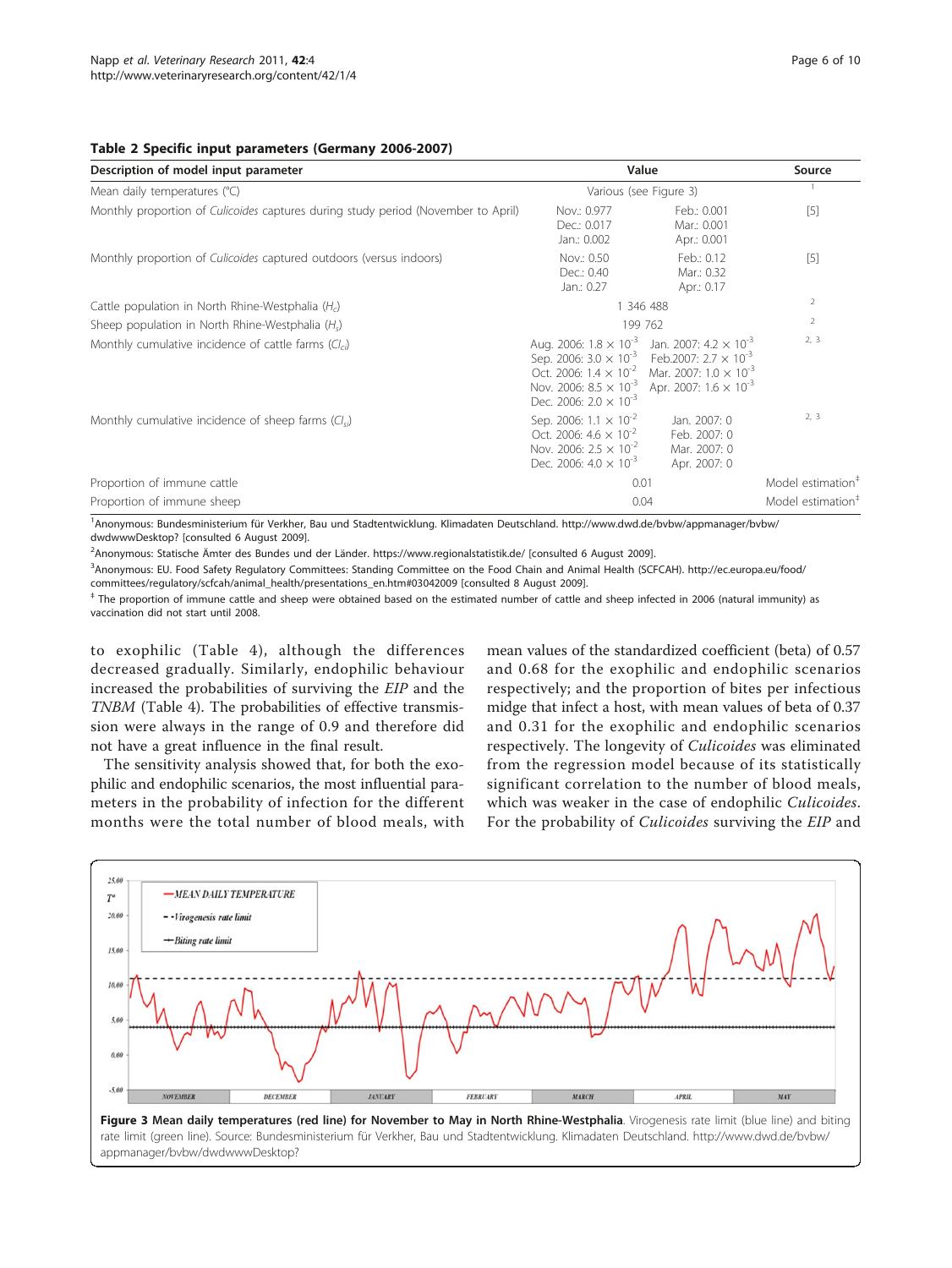| Results per vector                |           | Mean probability la |                      |                                              |            | Mean probability Ib Mean probability IIIa Mean probability IIIb                                          |                  |                      |                                                                | Mean probability<br>(per month)                                                |
|-----------------------------------|-----------|---------------------|----------------------|----------------------------------------------|------------|----------------------------------------------------------------------------------------------------------|------------------|----------------------|----------------------------------------------------------------|--------------------------------------------------------------------------------|
|                                   |           |                     |                      |                                              |            | Exophilic Endophilic Exophilic Endophilic Exophilic Endophilic Exophilic Endophilic Exophilic Endophilic |                  |                      |                                                                |                                                                                |
| November                          | $\Omega$  | 0                   |                      | $\cap$                                       | $\bigcap$  | $\bigcap$                                                                                                | 0                |                      |                                                                |                                                                                |
| December                          | $\bigcap$ | $\Omega$            | $\Omega$             | $\Omega$                                     | $\bigcap$  | $\bigcap$                                                                                                | $\Omega$         | $\bigcap$            |                                                                |                                                                                |
| January                           | <b>NA</b> | <b>NA</b>           | $\Omega$             | $\Omega$                                     | <b>NA</b>  | <b>NA</b>                                                                                                | $\Omega$         | $1.2 \times 10^{-8}$ | $\Omega$                                                       | $1.2 \times 10^{-8}$                                                           |
| February                          | <b>NA</b> | NA.                 | $5.9 \times 10^{-8}$ | $5.5 \times 10^{-8}$                         | NA.        | <b>NA</b>                                                                                                | $\Omega$         |                      | $6.7 \times 10^{-8}$ $5.9 \times 10^{-8}$ $1.2 \times 10^{-7}$ |                                                                                |
| March                             | <b>NA</b> | NA.                 |                      | $9.2 \times 10^{-8}$ $8.7 \times 10^{-8}$    | NA.        | <b>NA</b>                                                                                                | $\Omega$         | $2.1 \times 10^{-7}$ | $9.2 \times 10^{-8}$                                           | $3.0 \times 10^{-7}$                                                           |
| April                             | NA.       | NA.                 |                      | $1.1 \times 10^{-7}$ $1.6 \times 10^{-7}$    | NA.        | <b>NA</b>                                                                                                | 0                | $5.1 \times 10^{-9}$ | $1.1 \times 10^{-7}$ $1.6 \times 10^{-7}$                      |                                                                                |
| Weighted-results                  |           | Probability la      |                      | Probability Ib                               |            | Probability IIIa                                                                                         |                  | Probability IIIb     |                                                                | Total months                                                                   |
|                                   | Exophilic | Endophilic          | Exophilic            | Endophilic                                   | Exophilic  | Endophilic                                                                                               | <b>Exophilic</b> | Endophilic           | Exophilic                                                      | Endophilic                                                                     |
| November                          | $\Omega$  | $\Omega$            | 0                    | $\Omega$                                     | $\bigcirc$ | $\Omega$                                                                                                 | $\Omega$         | $\bigcap$            | $\bigcap$                                                      | $\bigcap$                                                                      |
| December                          | $\Omega$  | $\Omega$            | $\Omega$             | $\Omega$                                     | $\bigcirc$ | $\Omega$                                                                                                 | $\Omega$         | $\Omega$             | $\bigcap$                                                      | $\Omega$                                                                       |
| January                           | NA.       | NA.                 | 0                    | 0                                            | <b>NA</b>  | <b>NA</b>                                                                                                | $\Omega$         | $1.4 \times 10^{-9}$ | 0                                                              | $1.4 \times 10^{-9}$                                                           |
| February                          | NA.       | NA.                 |                      | $1.6 \times 10^{-6}$ . $6.2 \times 10^{-11}$ | NA.        | <b>NA</b>                                                                                                | $\Omega$         |                      | $1.3 \times 10^{-9}$ $1.6 \times 10^{-7}$                      | $1.3 \times 10^{-9}$                                                           |
| March                             | <b>NA</b> | NA.                 |                      | $1.2 \times 10^{-9}$ $1.6 \times 10^{-9}$    | NA.        | <b>NA</b>                                                                                                | $\Omega$         |                      | $3.6 \times 10^{-9}$ $1.2 \times 10^{-9}$ $5.1 \times 10^{-9}$ |                                                                                |
| April                             | <b>NA</b> | <b>NA</b>           |                      | $9.4 \times 10^{-9}$ $2.3 \times 10^{-8}$    | <b>NA</b>  | NA.                                                                                                      | $\Omega$         |                      | $1.8 \times 10^{-9}$ $9.4 \times 10^{-9}$ $2.5 \times 10^{-8}$ |                                                                                |
| Mean probability (per<br>pathway) | 0         | 0                   |                      | $1.1 \times 10^{-2}$ . $2.4 \times 10^{-8}$  | 0          | 0                                                                                                        | 0                |                      |                                                                | $8.0 \times 10^{-9}$ 1.1 $\times$ 10 <sup>3</sup> 3.2 $\times$ 10 <sup>3</sup> |

<span id="page-6-0"></span>Table 3 Results: Mean probabilities per vector for the different pathways and months of emergence of Culicoides given exophilic and endophilic behaviour

Weighted mean probabilities for the different pathways and months of emergence of Culicoides given exophilic and endophilic behaviour. Mean probabilities for the different months for pathway II were zero, and therefore are not shown in the table.

NA: Not applicable (in pathways Ia and IIIa the vectors have to get infected before the start of the PLVA and therefore only apply to vectors emerged before the start of the PLVA, i.e. December).

the TNBM, the longevity of Culicoides was the most influential parameter (mean value of Wald statistic for both scenarios of 212). The values of  $exp(B)$ , that give the odds ratios, indicated that the longer a Culicoides live, the higher the probability it survives the EIP and the TNBM, although this increase was higher for exophilic Culicoides (mean  $exp(B)$  of 1.2 as compared to 1.1 for endophilic Culicoides). TNBM was also statistically significant, but the values of the Wald tests were much lower (mean value of 23 for both scenarios). The pattern of values of  $exp(B)$ is less clear, in general the shorter the TNBM, the higher the probability the Culicoides survives the EIP and the TNBM, but for some months in the exophilic scenario, the effect seemed to be the opposite. The EIP had to be eliminated from the regression model because of its statistically significant correlation with longevity. The only exception was for April in the endophilic scenario. The value of  $exp$  $(B)$  indicated that the lower the *EIP*, the higher the probability the Culicoides survives the EIP and the TNBM. The most influential parameters in the probability of effective transmission was the proportion of bites per infectious midge that infect a host (beta  $= 0.86$ ), while the proportion of bites on cattle and on sheep (beta = 0.51) seemed less important.

For exophilic Culicoides the mean weighted result (Table 3) was  $1.1 \times 10^{-8}$ , and almost 90% of the risk of overwintering was due to Culicoides emerged in April. For endophilic *Culicoides* the mean weighted results (Table 3), and a 78% of the risk was due to Culicoides emerged in April.

The assessment of the influence of the different steps in the final weighted probability indicated that by far

Table 4 Probabilities of Culicoides infection and probabilities of Culicoides surviving the EIP and TNBM for exophilic and endophilic Culicoides per month of emergence

|          |                             | Mean probability Culicoides infected | Mean probability Culicoides survives $EIP + TNBM$ |                              |  |
|----------|-----------------------------|--------------------------------------|---------------------------------------------------|------------------------------|--|
|          | <b>Exophilic Culicoides</b> | <b>Endophilic Culicoides</b>         | <b>Exophilic Culicoides</b>                       | <b>Endophilic Culicoides</b> |  |
| November | $4.1 \times 10^{-5}$        | $1.4 \times 10^{-4}$                 |                                                   | $1.4 \times 10^{-3}$         |  |
| December | $8.9 \times 10^{-6}$        | $4.0 \times 10^{-5}$                 |                                                   | $1.6 \times 10^{-4}$         |  |
| January  | $1.4 \times 10^{-5}$        | $2.6 \times 10^{-5}$                 |                                                   | $2.4 \times 10^{-4}$         |  |
| February | $2.6 \times 10^{-5}$        | $4.1 \times 10^{-5}$                 | $5.4 \times 10^{-4}$                              | $1.8 \times 10^{-3}$         |  |
| March    | $2.3 \times 10^{-5}$        | $2.8 \times 10^{-5}$                 | $7.8 \times 10^{-4}$                              | $2.3 \times 10^{-3}$         |  |
| April    | $2.0 \times 10^{-5}$        | $2.0 \times 10^{-5}$                 | $2.0 \times 10^{-5}$                              | $2.0 \times 10^{-5}$         |  |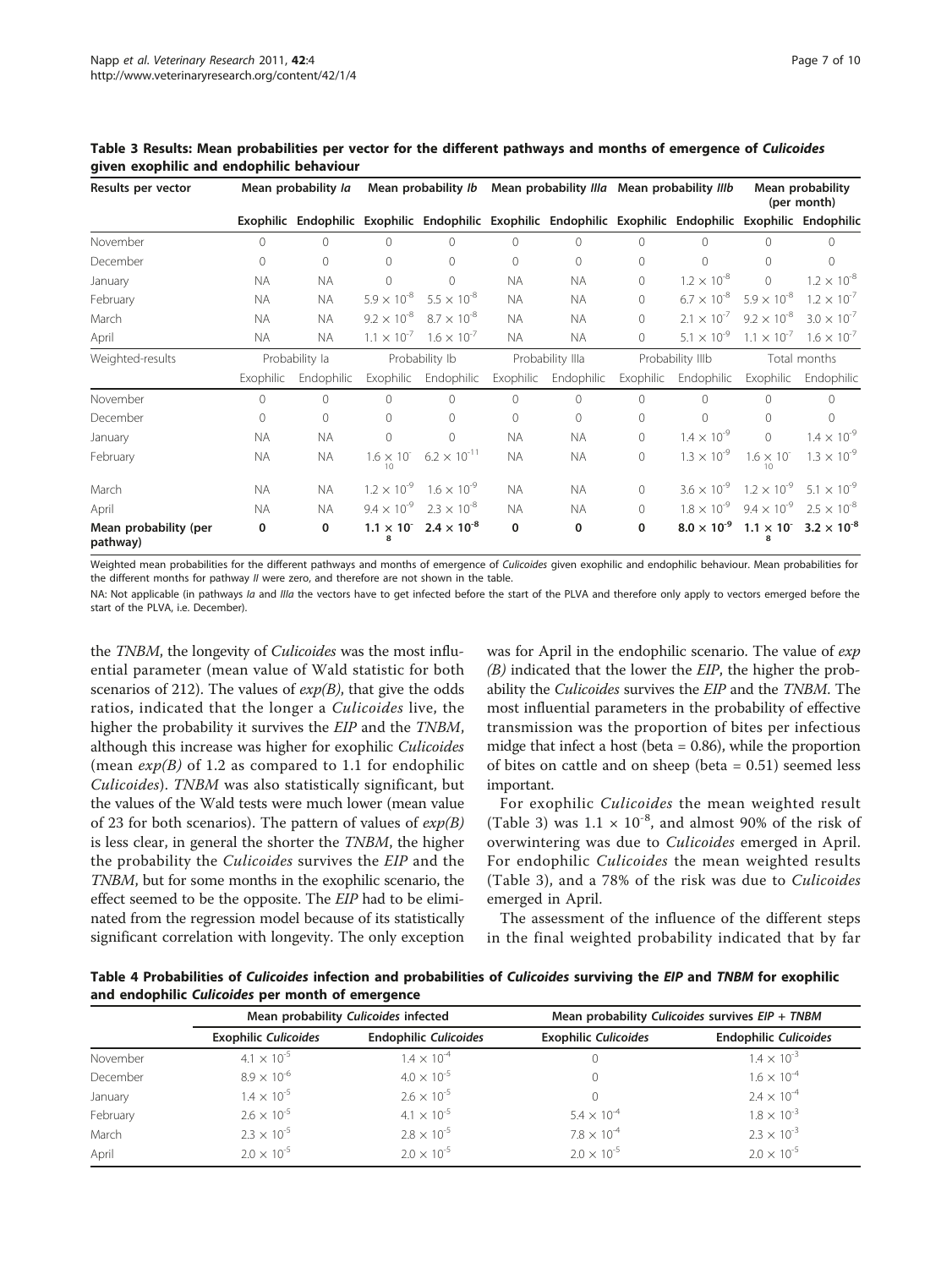the most influential step was the probability that Culicoides emerged in April survived the EIP & TNBM (beta = 0.34 and 0.40 for exophilic and endophilic Culicoides respectively). The second most influential step was that Culicoides emerged in March survived the EIP and TNBM (beta = 0.06 and 0.08 for exophilic and endophilic Culicoides respectively). The probability of infection of the Culicoides emerged in April was the third most determinant parameter (beta  $= 0.02$  and 0.04 for exophilic and endophilic Culicoides respectively).

#### **Discussion**

In Germany, between 2006 and 2007, the length of the PLVA (4 months) did not allow overwintering by midges emerged before this period (pathways *Ia* and *IIIa*) neither with the exophilic nor with the endophilic behaviour. This long PLVA did not allow overwintering by hosts infected before the PLVA (pathway II) either.

For exophilic Culicoides, overwintering was only possible by pathway  $Ib$  as temperatures above the virogenesis rate limit were reached only a few days in April (Figure [3\)](#page-5-0), which did not allow the completion of the EIP and TNBM, and transmission to the host before the end of the PLVA (pathway IIIb). Endophilic behaviour appeared to favour overwintering mainly by increasing the probability by pathway Ib, and to a lesser extent by allowing the transmission of BTV to ruminants during the PLVA (pathway IIIb), which allowed advancing the period in which transmission was possible (to January). In fact, mild temperatures inside buildings did allow vectors emerged throughout the whole study period to survive the EIP and the TNBM. However, for vectors emerged in November and December, the duration of the PLVA (4 months) did not allow infected vectors (pathway Ia), or viraemic hosts (pathway IIIa) to reach May.

Overall, the sensitivity analysis highlighted the importance of the temperature-dependent parameters (longevity, EIP and TNBM) on the probability of BTV overwintering, although their relative importance is difficult to assess because of the correlation that exists among these parameters. The importance of longevity may be understood because of its influence in both the probability of infection and the probability of surviving the EIP and the TNBM. On the other hand, the duration of the TNBM seemed to have a less decisive role in the probability of overwintering, which might be explained by the fact that when temperatures were favourable for the completion of the EIP, they also allowed the rapid completion of the TNBM.

Of the non temperature-dependent parameters, the proportion of bites on an infectious host that infect a midge seemed to be the most influential. There is a great degree of uncertainty regarding this parameter as the distribution used was a combination of field

estimates C. sonorensis and laboratory estimates for C. obsoletus, and variations in viral titres within the host and among different hosts, were not taken into account.

The results of the sensitivity analysis are in agreement with previous studies [\[22\]](#page-9-0), and emphasize the need for further research in the estimation of these influential parameters.

Even though endophily seemed to favour overwintering, its effect was limited (the mean weighted probabilities were less than three times higher than for exophilic Culicoides). This is a consequence of the complex effect of temperature on BTV transmission: an increase of temperature reduces the duration of the EIP and the TNBM, but also the longevity of Culicoides; and a decrease of temperature increases the longevity of Culicoides, but also the duration of the EIP and the TNBM. Therefore, even though endophily (milder temperatures) increased the probability of vector infection (Table [4](#page-6-0)), this probability is the result of the equilibrium between longevity and number of blood meals, and while endophily increased the number of blood meals in relation to exophily (lower temperatures), it also decreased longevity. Similarly, endophily increased the probability of surviving the EIP and the TNBM (Table [4\)](#page-6-0), but again, this probability is the result of the equilibrium between longevity and duration of the EIP and the TNBM, and while endophily decreased the duration of these two periods in relation to exophily, it also decreased longevity. This is somehow no unexpected because it is known that BTV transmission by *Culicoides* is inefficient, and that very few ever transmit the virus, so this has to be compensated by huge numbers of vectors [[23\]](#page-9-0). Given the low probabilities obtained for the pathways considered in the model, for these mechanisms to have played a major role in overwintering in Germany, the number of vectors present in winter would have had to be large. Even though Culicoides captured represent only a fraction of the Culicoides population, the number of Culicoides trapped during winter in Germany seems too small (captures during the PLVA represent only a 0.06% of the total of the year).

The low probabilities are consistent with what was observed in northern Europe, where the disease reappeared around areas of intense transmission rather than those where the transmission was most recent [[15\]](#page-9-0), and nearly all the northern European countries previously infected [\[18](#page-9-0)]. In fact, BTV isolation from overwintering populations of Culicoides has not been achieved yet [[15\]](#page-9-0). Therefore, other overwintering mechanisms not considered in the model seem to have played a decisive role in overwintering in Germany. In 2008, transplacental transmission of field strains of BTV-8 was demonstrated in Northern Ireland [[6\]](#page-9-0). Before this, it was thought only viruses passaged in tissue culture had the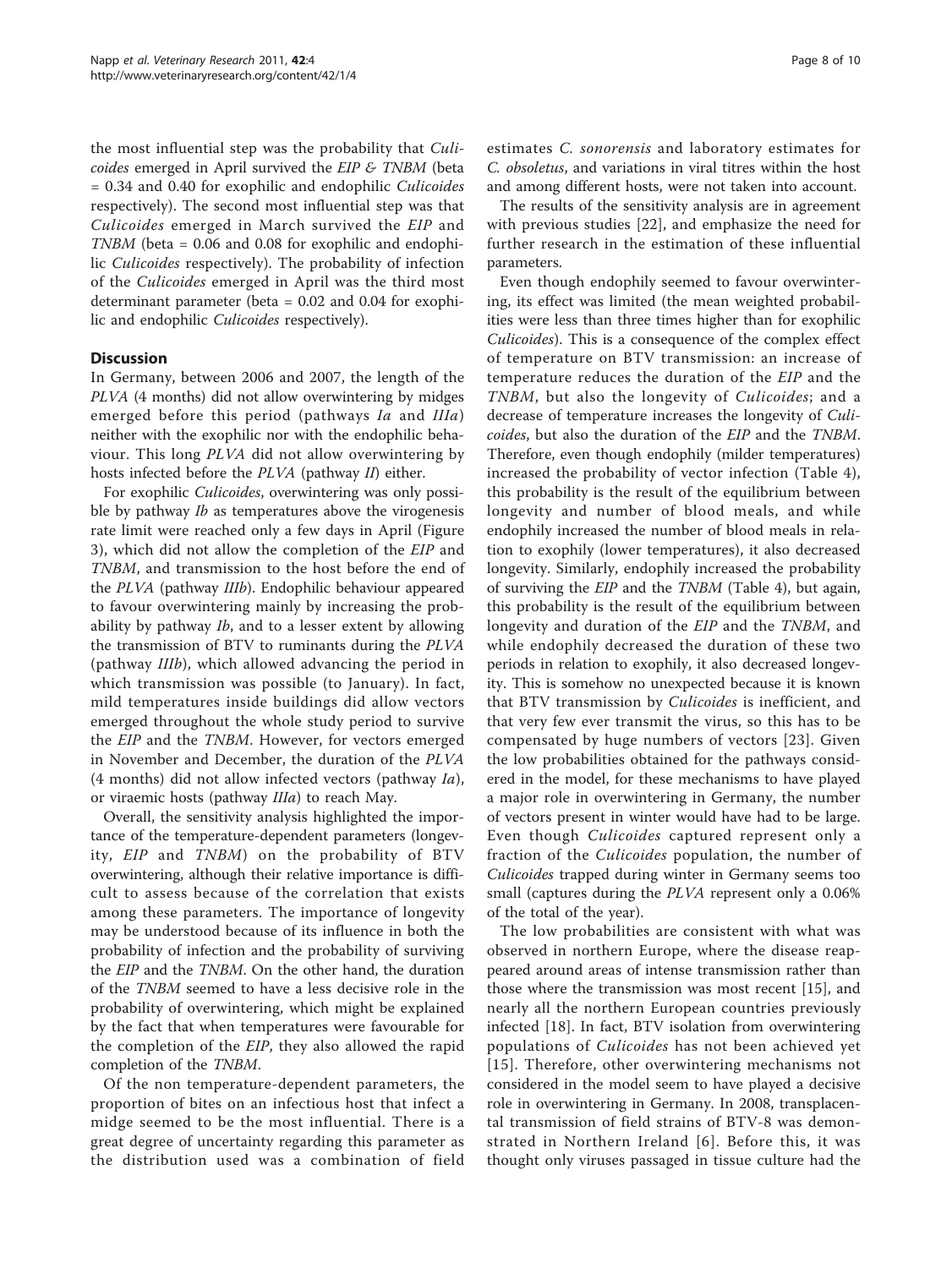<span id="page-8-0"></span>potential to cross the placenta, but since then, similar findings have been reported in several European countries [[8-10](#page-9-0)]. However, whether PCR positive calves born to dams naturally infected during pregnancy are able to infect midges, and therefore play a role in overwintering is unknown [\[8](#page-9-0),[10](#page-9-0)]. Besides, mechanisms considered of minor significance during normal transmission, may become disproportionately important for the survival of the virus when normal transmission is interrupted by winter, and one or more of these mechanisms may be responsible for the cases of BTV transmission that have taken place during the winter in NW Europe [2].

The model was applied to a given scenario, in this case Germany in 2006-2007 taking into account its specific conditions. Therefore, any conclusions drawn are specific of that scenario as different conditions (e.g. temperatures or duration of PLVA) may produce different results. In addition, different Culicoides species may differ in their ability to transmit BTV [[22,24\]](#page-9-0). However, given the lack of species-specific data, all suspect and confirmed vector species were considered equally competent in transmitting all BTV serotypes, as recommended by EFSA [[15\]](#page-9-0). In the proposed scenario (Germany), this is unlikely to have played a decisive role as Culicoides obsoletus was by far the most common species accounting for at least 70% of total captures, and more than 90% on some farms [[25\]](#page-9-0).

Only sheep and cattle were considered in the model. Even though goats are also susceptible to BTV, in the case of Germany, given the low number of goats, they are unlikely to have played an important role in BTV transmission. In fact, they constituted only a 0.35% of the infected domestic ruminants reported in Germany in 2007 [\[21\]](#page-9-0). In countries with larger goat populations (e.g. Southern European countries), they may need to be taken into account. Several species of wild ruminants are known to be susceptible to BTV infection, and in Germany BTV-8 has been detected in red deer, fallow deer, roe deer and mouflon [[21\]](#page-9-0). However, the role played by these species on the epidemiology of BTV in Europe is difficult to predict. Other factors besides temperature, such as humidity may affect the transmission of BTV, as shown by Wittmann et al. [[26\]](#page-9-0), but they were not taken into account because of the lack of data on the effect of humidity at different temperatures.

Besides, both variable and uncertain parameters were used, and that constrains the assessment of the relative contribution of variability and uncertainty on the results.

One advantage of the model is that it allows the estimation of the probabilities taking into account the specific conditions in a given country or area: (i) pattern of Culicoides activity throughout the year, (ii) bluetongue incidence in both bovine and ovine in the previous year, and (iii) cattle and sheep populations. Furthermore, the

model allows taking into account the effect of temperature in BTV transmission. Vectors are not maintained at constant temperatures and therefore the effect of daily variations in temperatures needs to be considered. In fact, it has been observed that in cool conditions orbiviruses may persist in vectors for long periods, and that subsequent exposure to warm temperatures resulted in replication of this latent virus allowing transmission [\[26\]](#page-9-0).

The model provides a framework which may be useful for the assessment of the probability of overwintering of other vector-borne diseases, in particular other orbiviruses such as Epizootic Hemorrhagic Disease (EHD) or African Horse Sickness (AHS).

#### Additional material

[Additional file 1: M](http://www.biomedcentral.com/content/supplementary/1297-9716-42-4-S1.DOC)odel calculations. The file contains a detailed explanation of the model calculations for the different steps.

#### Acknowledgements

We would like to thank MedReoNet members who participated at the expert opinion workshop. This work was supported by MedReoNet "Surveillance network of Reoviruses, Bluetongue and African Horse Sickness, in the Mediterranean basin and Europe", Sixth framework programme.

#### Author details

<sup>1</sup>Centre de Recerca en Sanitat Animal (CReSA), UAB-IRTA, Campus de la Universitat Autónoma de Barcelona, 08193 Bellaterra, Barcelona, Spain. <sup>2</sup>Institute for Animal Health, Pirbright Laboratory, Ash Road, Pirbright, Surrey GU24 0NF, UK.<sup>3</sup>Istituto Zooprofilattico Sperimentale dell'Abruzzo e del Molise "G. Caporale", Via Campo Boario, 64100 Teramo, Italy. <sup>4</sup>Departament de Sanitat i Anatomia Animals, Universitat Autònoma de Barcelona, 08193 Bellaterra, Barcelona, Spain. <sup>5</sup>Departamento de Sanidad Animal. Facultad de Veterinaria, UCO, Campus Universitarios de Rabanales, 14071 Córdoba, Spain.

#### Authors' contributions

SN conceived of the study, development of the model, performed model calculations and drafted the manuscript. SG participated in the design of the model. PC participated in the design of the model. AA participated in the design of the model. AA participated in the design of the model. IGB participated in the design of the model. AG participated in the design of the sensitivity analysis. JC conceived of the study, and participated in its design and coordination. All authors read and approved the final manuscript.

#### Competing interests

The authors declare that they have no competing interests.

Received: 1 March 2010 Accepted: 16 September 2010 Published: 11 January 2011

#### References

- 1. Saegerman C, Berkvens D, Mellor PS: [Bluetongue epidemiology in the](http://www.ncbi.nlm.nih.gov/pubmed/18394269?dopt=Abstract) [European Union.](http://www.ncbi.nlm.nih.gov/pubmed/18394269?dopt=Abstract) Emerg Infect Dis 2008, 14:539-544.
- 2. Wilson AJ, Mellor PS: [Bluetongue in Europe: past, present and future.](http://www.ncbi.nlm.nih.gov/pubmed/19687037?dopt=Abstract) Philos Trans R Soc Lond B Biol Sci 2009, 364:2669-2681.
- 3. Wilson A, Darpel K, Mellor PS: [Where does bluetongue virus sleep in the](http://www.ncbi.nlm.nih.gov/pubmed/18752350?dopt=Abstract) [winter?](http://www.ncbi.nlm.nih.gov/pubmed/18752350?dopt=Abstract) PLoS Biol 2008, 6:e210.
- 4. White DM, Wilson WC, Blair CD, Beaty BJ: [Studies on overwintering of](http://www.ncbi.nlm.nih.gov/pubmed/15659765?dopt=Abstract) [bluetongue viruses in insects.](http://www.ncbi.nlm.nih.gov/pubmed/15659765?dopt=Abstract) J Gen Virol 2005, 86:453-462.
- 5. Kirkland PD, Melville LF, Hunt NT, Williams CF, Davis RJ: [Excretion of](http://www.ncbi.nlm.nih.gov/pubmed/20422576?dopt=Abstract) [bluetongue virus in cattle semen: a feature of laboratory adapted virus.](http://www.ncbi.nlm.nih.gov/pubmed/20422576?dopt=Abstract) Vet Ital 2004, 40:497-501.